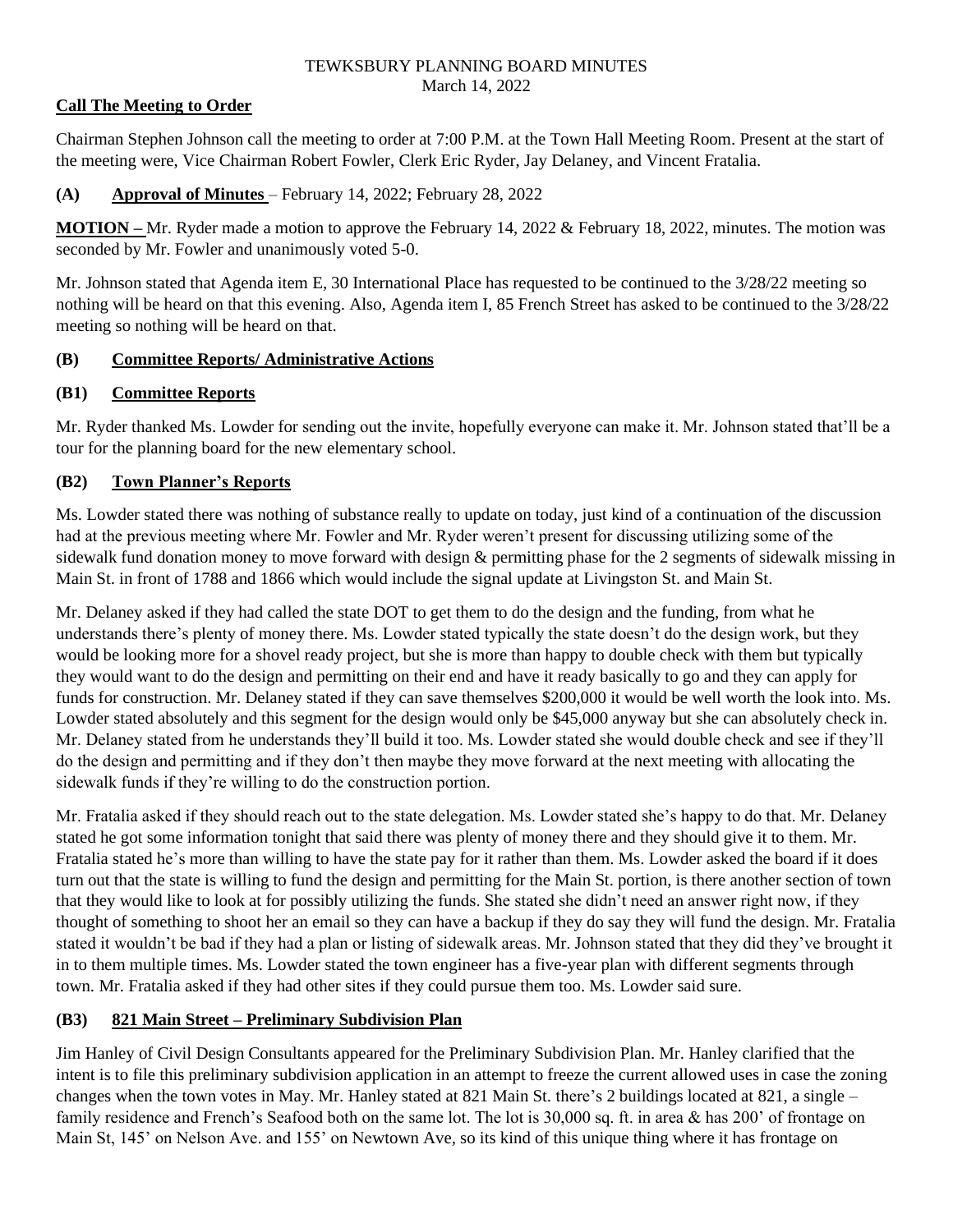essentially 3 side of it. It's in the commercial district and then then VROD overlay district, so they have been looking at some alternatives for the site. They have a right of way on the back of the lot that would allow for 2 10,000 sq. ft. lots

Mr. Fratalia stated he doesn't have too much of a problem with Mr. Hanley is trying to do, he knows the purpose, but wants to ask what is happening at the site now. Mr. Hanley stated his understanding is the existing single-family is rented and the restaurant itself is not being used. Ms. Lowder stated the state is actually using that as a staging area while they get ready to ramp up construction on 38 and the building commissioner is aware of it, the assistant town manager is aware of it and is okay with it. Mr. Fratalia stated he just didn't want some company coming in all of a sudden setting up a construction yard on 38 without anybody's knowledge. Ms. Lowder stated it was all temporary staging. Mr. Johnson asked what they could do to keep it from getting as bad as the one down at the other end of Main St. in south Tewksbury because that was used as a staging area and now it looks like it could be used for mountain climbing. Ms. Lowder stated she could put it on the building commissioners' radar to make sure that it stays under control, he's aware of it already. Mr. Johnson stated that the other one at least went a little further back that's bad enough but this one is right out in the front, you don't need the eyesore in the middle.

Mr. Delaney asked if they were talking about the lots, they had approved on Main St. Mr. Johnson stated no, he was referring to the one down past the old auto parts lot that just has the mound of dirt on it, he doesn't want it to turn into another one of those. Mr. Delaney asked if the proposed roadway that is going through is going to affect the neighbors on the other side of that. Mr. Hanley stated that they aren't going continue along with this, it's only a tool used to freeze the zoning in case it actually gets approved in May, so they have no intention of actually doing this and if they did, they'd come back to the Board. If it were put in it would but there's no proposal to actually do that.

Mr. Ryder had a question from a neighbor on Newtown Ave understanding it is a state project, what are the hours of operation and is it going to be weekends, they were just concerned about noise, starting time, weekends, and any dust. M.s Lowder stated that is going to be part of the whole repaving of 38 there and there's going to be a meeting with the abutters coming up in the next few weeks that the town engineer has organized so those details should be forthcoming.

Mr. Fowler stated he finds it rather strange & upsetting that all the problems on 38, hundreds of phone calls, letters, personal points of interest about how horrible it is they try to do it. Someone complained about the catch basins being wrapped, they all know what its for. You want to get Route 38 done whatever it takes.

## **(B4) 70 Frasier Lane – Approval Not Required Plan**

Jim Hanley of Civil Design Consultants and Dick Cuoco appeared for the ANR plan for 70 Frasier Lane. Mr. Hanley stated they have an application for an approval not required for a lot on Frasier Lane that is approximately 146,863 sq. ft. so it exceeds zoning significantly, there's about 262' of frontage on Frasier Lane and the zoning is R40. Mr. Hanley referenced an original 2001 subdivision for Frasier Lane. The proposal in front of them tonight is to cut the two lots in half leaving one unbuildable and leaving one compliant with zoning and buildable. Mr. Cuoco stated he went through the records and read the minutes, he wasn't part of the permitting, but he was in the audience for most of it while it was being done so he spoke to Atty. O'Neill, and he walked him through some of the logistics of how this came to be. On the original subdivision plan lot 20 was shown it had a driveway, house, there's a sewer easement that traverses through it to connect the sewer that was going to be connected from Green Meadow Rd. down to Frasier Ln. He pointed out a vernal pool on the abutting lot and stated in the past that vernal pool was associated with a potential wildlife habitat with natural heritage and endangered species, so they asked and took it out of the building line. Mr. Cuoco also stated that there was concern by one of the commissioners at the time that the several replication areas that were going to be proposed on the site would not actually revegetate properly, 20 years later they are the most robust vegetated wetlands you could ever find in Tewksbury. The big thing is, in 2018 they did a permit for lot 18 & 19 that they wanted to add on a garage and a pool, and they went back to natural heritage and they have since update the bio map of the area and they have a letter in the file that says its still a growing pool but its not longer considered that entire area as a viable habitat. He then stated at the time the Town had an appetite for open spaces, and now they no longer do. He was notified earlier that day that the town rejected and offer from 2 owners of 13 acres of land that immediately abuts Rogers Park for open space. They don't think the place when the subdivision was first approved is still consistent today. They came back with the offer, lets cut this into 20A and 20B and we can still have some open space if that is what is the driving force here, but he doesn't believe that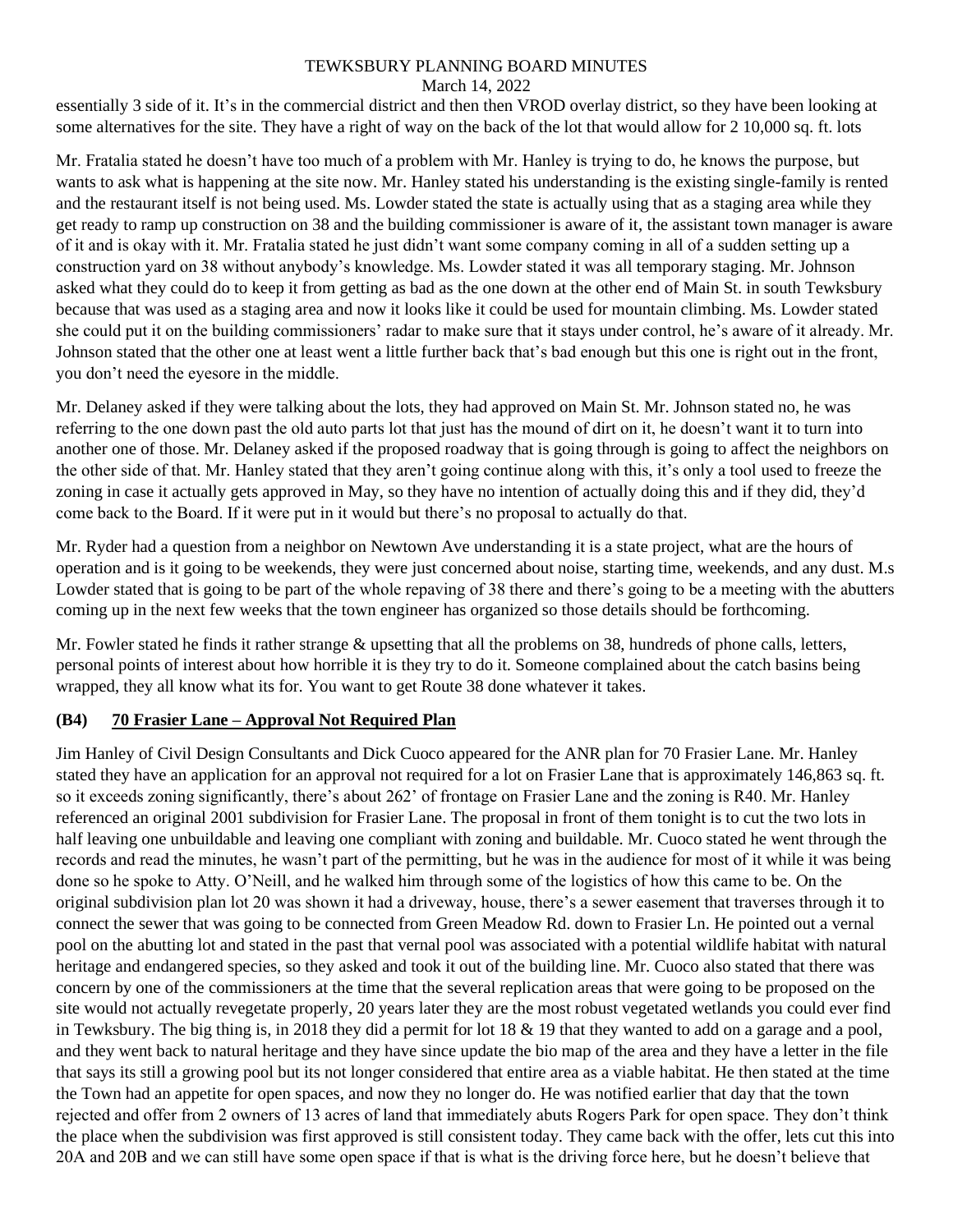that is the case anymore. They can either have an ANR Plan with an endorsement that removes the note from the original recorded plan that says not a building line, they still have to file with conservation and go through all that, or they can subdivide it into 20A & 20B and the developer will either keep ownership of 20B or he'll probably convey it with 20A. Mr. Cuoco stated he felt it was important to give the history of the natural heritage with the wildlife habitat and they actually have a Notice of Intent plan they will be filing where they do still keep the integrity of the buffer zone for the pool so that that wont be changed, they aren't doing away with he vernal pool, just the potential habitat.

Mr. Fowler stated he appreciated the explanation. He clarified that all of that land would be used for 1 house, he doesn't have a problem with that because it fits the code and it'll be a nice private lot.

Mr. Delaney stated he doesn't see a problem with it either, there's a lot of land to only have to build one house on, he thinks its fine.

Mr. Fratalia thanked Mr. Cuoco for his explanation. He doesn't understand why the town doesn't want to take the land space since people are always complaining about open space, it doesn't make sense to him, he's rather see it be open space for everybody rather than encumbered into this parcel and him paying for the whole piece of land.

Mr. Ryder thanks Mr. Cuoco for the explanation.

Mr. Fowler stated the reason he's surprised about the Town's opinion of this is in general, sure that parcel will have a large piece of land, but its not protected. Its not protected from what you don't want them to do on it, cut the trees down, move it around, this doesn't seem like the right thing to do. Its not their decision, but if they put their thought processes together maybe they should send them a letter on our thoughts on this.

Mr. Cuoco stated they will put a conservation easement on 20B so that the person that owns 20A will not be able to do anything like that at any point in time.

**MOTION –** Mr. Fowler made a motion to approve the Approval Not Required Plan for 70 Frasier Lane. The motion was seconded by Mr. Ryder and unanimously voted 5-0.

## **(C) 1788 Main Street – John Peterson of Metro Sign on behalf of Joseph Aubut c/o Nan T. Vadaro – Sign Special Permit (continued from 2/28)**

John Peterson appeared on behalf od Metro Sign and Awning for the Sign Special Permit for 1788 Main St. Mr. Peterson stated they are going to retrofit the current cabinet that is there with a new sign that will be illuminated, and they are also looking to add and electronic message center base underneath the other side. The poles that are there will remain intact, just painted white and the property owner is going to responsible for the planter pictured.

Mr. Ryder asked if the existing setback is 23'. Mr. Peterson stated they have 15' they found on the plot plan. Mr. Ryder stated it's a tough lot where it falls so close to the street, the building itself. Mr. Peterson stated the sign is actually in the parking lot.

Mr. Fratalia stated he knows they need some waivers; the sign is only 7" higher and 9" wider, that's really irrelevant to him as far as adding that much more space, its just not a big deal. He asked if Mr. Peterson had any idea what's going to be used or what's going to be displayed on the message board. Mr. Peterson stated he believes when they have specials and deals, just letting people know about that. Mr. Fratalia stated he doesn't have a problem; he likes the way the sign looks and it's better than what's there now.

Mr. Delaney stated he feels as though it's the same, his questions have been answered, as long as its staying where it is. He asked when the display s put up is the top of the sign where it has the address, and everything stays like that all the time or does that change as well. Mr. Peterson stated it stays like that. Mr. Delaney clarified it was just the bottom part of it and Mr. Peterson stated yes.

Mr. Fowler stated this to him is fine. It's maintaining its standard, it's maintaining its position, just upgrading it such as a lot of others are doing so, he's in favor of this.

Mr. Johnson stated the only thing for him is that in the past he doesn't think they've said anything about maintaining the quality of the resolution of the electronic sign, so that's important to him. There is one sign he can think of, and it didn't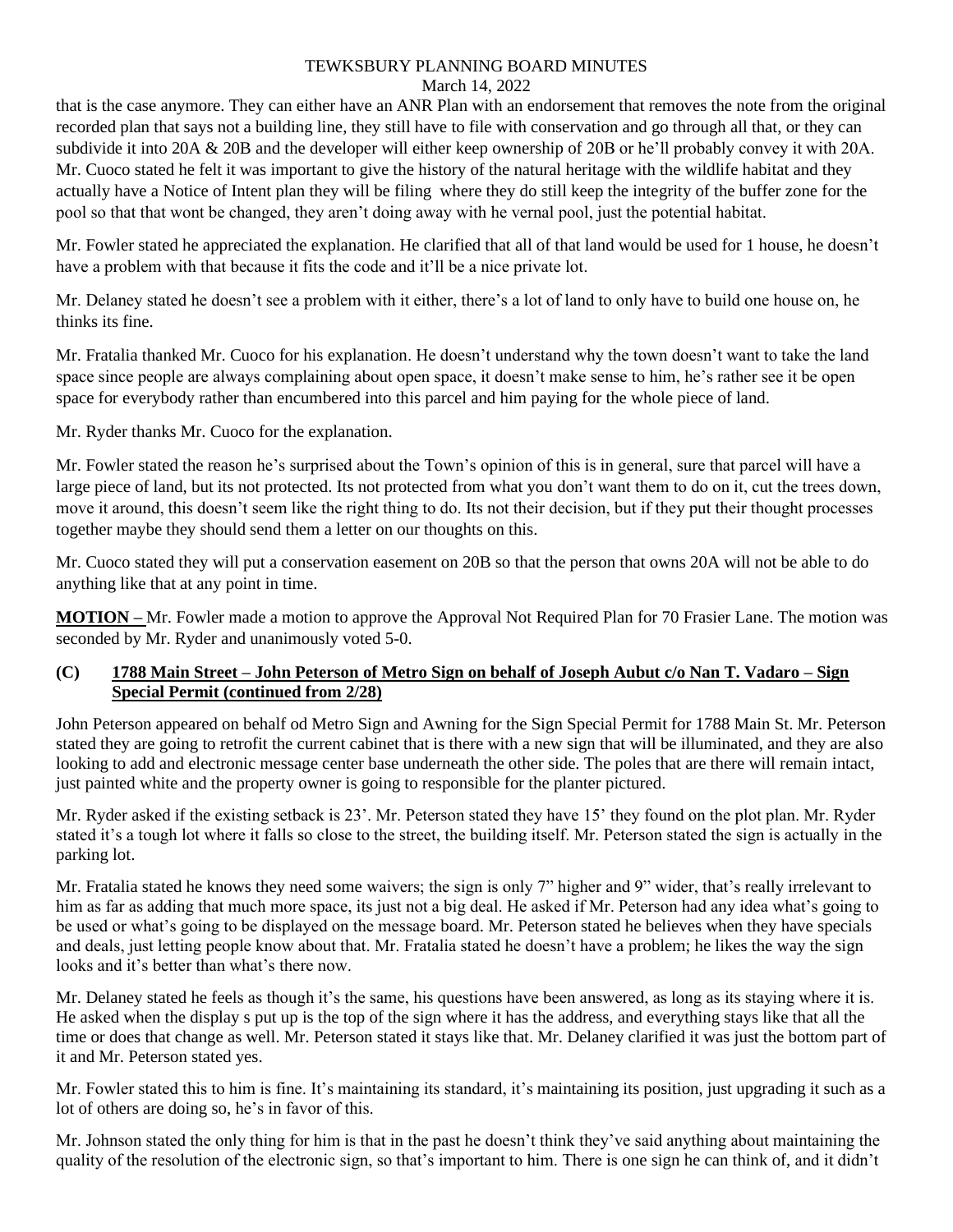occur to him that the Board would have needed to worry about that. Mr. Fowler asked if they usually ask them if there's the ability to maintain that. Mr. Johnson stated, yes, that's talking about the brightness, he's talking about the quality because, the MVP one, from what it was originally and what it looks like now its not clear anymore, it's not like the other signs pretty much everywhere else. Mr. Fowler asked if it had poor resolution. Mr. Johnson said yes, he vaguely remembers they had one but needed to replace it and what they replaced it with is just not as good as what was there, and it wasn't something that he thinks the Board would have thought of with these. He just wants to make sure that it maintains a high-quality resolution so that it has that nice new up to date look which is why we are kind of okay with these. Mr. Peterson stated that his company did Atamian down by the highway and Wamesit Lanes. Mr. Johnson stated he wants the Board to add that in as a condition, that the resolution and quality will be maintained as it is at the beginning through perpetuity. Mr. Ryder asked wouldn't they have the ability to go back anyways as a special permit. Mr. Johnson stated yes, it would be stretch to say the quality of it as opposed to when we discussed we talked about brightness and what you're putting on it and that kind of thing, he just feels like this is one more step now into the future not they they've got more of them and it seem s to be sort of the wave they are going with, they want to make sure that these things stay looking goods they don't end up with the electronic version of these old signs that they just want to get rid of. Mr. Fowler suggested they get the opinion of Mr. Peterson, he asked if this is something he is aware of, that sometimes they can replace it with a sign that is not so nice. Mr. Peterson stated he's sure it has something to do with the bulbs inside, that they could just replace on that electronic message board. Mr. Johnson stated he vaguely remembers the one going in not being as nice as the one that was there. Mr. Fratalia stated it was probably a cost factor. Mr. Johnson stated his expectation to Mr. Peterson. Mr. Peterson stated they would do it through hours of operation. Mr. Johnson stated they would just stick with what was in the packet,  $12AM -6AM$  is when it's not supposed to be on.

There were no questions from the audience.

**MOTION –** Mr. Fowler made a motion to close the hearing. The motion was seconded by Mr. Ryder and unanimously voted 5-0.

**MOTION –** Mr. Ryder made a motion to approve waivers under Section 5232 D1, Section 3252 D2, Section 3252 D4, and Section 3252 D7. The motion was seconded by Mr. Fowler and unanimously voted 5-0.

**MOTION –** Mr. Fratalia made a motion to approve the Sign Special Permit for 1788 Main St, with conditions discussed. The motion was seconded by Mr. Fowler and unanimously voted 5-0.

### **(D) 160 & 170 River Road – Trull Brooke Golf Course, Inc. – Site Plan Special Permit & Land Disturbance Permit**

**MOTION –** Mr. Fratalia made a motion to waive the public reading. The motion was seconded by Mr. Ryder and unanimously voted 5-0.

David Plunkett, Roy Trull, Jim Hanley, and Meera Cousens appeared for the Site Plan Special Permit & Land Disturbance Permit for 160 & 170 River Road. Mr. Plunkett stated he believes everyone present is aware of Trull Brook Golf Course. It is one of the great business operations in town, it's been in operation since 1963 and before that was farming area. As part of the submittal, they have included a history of the business operation going back to the initial grant in 1962 and the different variations over the years in 1972  $& 2011$ . It's a situation where we have this business operation, as with any business has to respond to changes, ha to always try to improve and be competitive and what they have there is a proposal that's going to allow the course to be better presented services in a more orderly fashion and actually will be better for the neighborhood. Mr. Plunkett referenced the plans and stated the parking lot that's currently in existence right along River Road is going to remain there, but not for the purpose of the clientele, its strictly going to be for tournament play and as it is right now it doesn't happen all that often, but it is a component of any golf course, Mr. Trull is looking at a situation that will allow them to deal with that and remove and conflict with tournament operation and the day-to-day operation. The new parking area at the back is going to be the primary parking area and that's where your daily golfers are going to be coming in off of River Road. This will allow them to isolate the tournament golfers, they're using that front parking lot area, the existing clubhouse now, for the purpose of staging the tournaments and having that after tournament processing and then the back, what is currently housing the tennis site is going to more for the location of the foursomes coming in for their arranged tee time. They are reacting to a change in trends, right now the structure that's there is housing tennis, the trend now is the golf simulators, that's what people are looking for, they are looking to use that back area for use more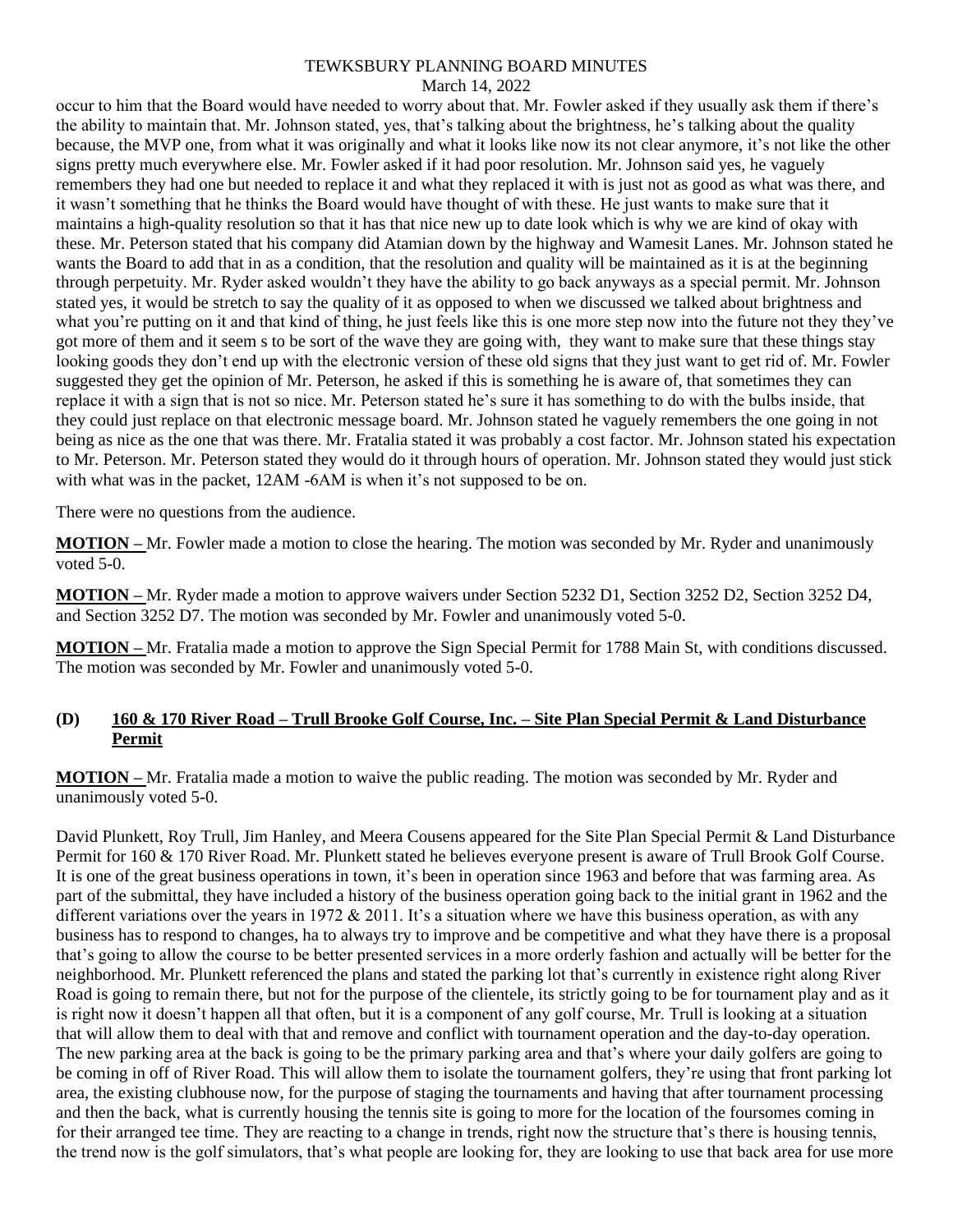aligned to that. Ms. Cousens stated the site is located in the R40 zoning district on the combined area of both  $160 \& 170$ River Rd, approximately127 acres and the total frontage along River Rd is approximately 943'. There are 2 existing buildings on site, the indoor tennis court building located at 160 River Rd and existing clubhouse which is located at 170 River Road. Currently there's one driveway curb cut for 160 River Rd. and 2 driveway curb cuts at 170 River Road, so the project consists of realigning the center driveway to provide access to a proposed 200 space parking lot which is located north of the existing tennis building. The proposed project eliminates the western most driveway so there will be a total of 2 curb cuts on River Rd. Additionally the applicant proposes to reconfigure the existing parking lot near the clubhouse to bring it into compliance as well as providing drainage facilities, utilities, and landscaping. A stormwater management system is proposed to mitigate the impacts of the entire project. They are proposing an infiltration basin near the central driveway entrance, stormwater runoff from the proposed access drive will be collected via deep sump catch basins and will discharge into the infiltration basin. A second infiltration basin is proposed northeast of the 200-space parking lot, this basin will receive the runoff from the entire new parking lot. Ms. Cousens stated the reason they are here is because they need to file a Land Disturbance Permit since they are disturbing approximately 6.2 acres of land. Also, they filed an application for a site plan special permit for the parking lot expansion. Currently there are 161 parking spaces and based on the proposed use of the 2 buildings a total of 273 parking spaces are required and the project proposes a total of 334 parking spaces, an additional 173 spaces over the existing and an additional 61 spaces over the required amount. They received comments from the DPW on Friday and have a planned meeting with Mr. Hardiman on Wednesday for clarification of some of the comments in his letter.

Mr. Fowler stated its good they are looking to the future, and he can see that they are doing this and why they are doing it and he said the word picturesque, and it is a wonderful place and an asset to the Town of Tewksbury and its not going to change by doing this. Mr. Fowler asked about signage to direct people to go one way or x or for the tournaments or a function. Ms. Cousens stated that is a good idea, they show signage on the plan, they don't have specific details on what the signage has but she thinks that is something they can take a look at. Mr. Trull agreed with the idea of additional signage stating they have to keep people on the day to day to go to the new parking lot and during the tournament know absolutely to park in the right parking lot. Mr. Fowler asked if they rent extra golf carts for tournaments when needed. Mr. Trull stated they don't have that need anymore, he's purchasing a new fleet right now, he has 90 carts.

Mr. Fratalia asked if the tennis program was staying, applicants answered no. He stated usually they receive a concept plan in front of them but that did not happen. Mr. Plunkett stated there was a discussion with Planning Development and all the town department heads and the reality is this is a situation where there's no permit needed relative to the use because golf is and approved recreational use at the site and they aren't triggering anything requiring any type of permit. Mr. Fratalia stated golf simulators are a great idea, its well-used at the other facility in town, he looks forward to the changes, Trull Brook is a legendary golf course in town. He asked if they are adding restaurant space. Ms. Cousens answered yes, the combined total seats between the buildings is 100 seats and they are proposing 315 seats between the two buildings, an additional 215 restaurant seats. Mr. Fratalia stated he thinks its well needed there, he had a tournament there before and they couldn't accommodate them so hey had to leave and go to Wamesit Lanes for the banquet and food, having everything at one facility is a great, great idea and he looks forward to all the changes.

Mr. Delaney asked what road the existing parking lot was on. Mr. Trull answered River Rd. Mr. Delaney stated he was confused, he thought River Rd was out where the gas station and the strip mall is. Mr. Delaney then referenced a letter from the Fire Department, stating that all of the things listed would be in the building permit, the only thing he thinks he read was the existing parking lot they wanted 2 entrances. Ms. Cousens stated that was not something she was aware of and asked if it was in the letter. Mr. Delaney stated he was looking through his stuff and that is what he thought he read, that the only thing the fire department had a problem with is they were looking for 2 entrances on the existing parking lot, he doesn't know if it's true or not. Other than that, the concept and everything is a great idea, Trull Brook is a wonderful golf course, the people that are there are wonderful, he loves the fact that now you can take our cart back into the parking lot. He stated again that the one thing he was concerned about was what the fire department was looking for.

Mr. Ryder stated that he thinks what Mr. Delaney is referencing is 1D in the letter from Lt. Sulwiski(?). He stated he thinks this is a great rendering of what they intend to do, he thinks it's going to be another value to the course and continue good business over there, he thinks as of right now it looks great.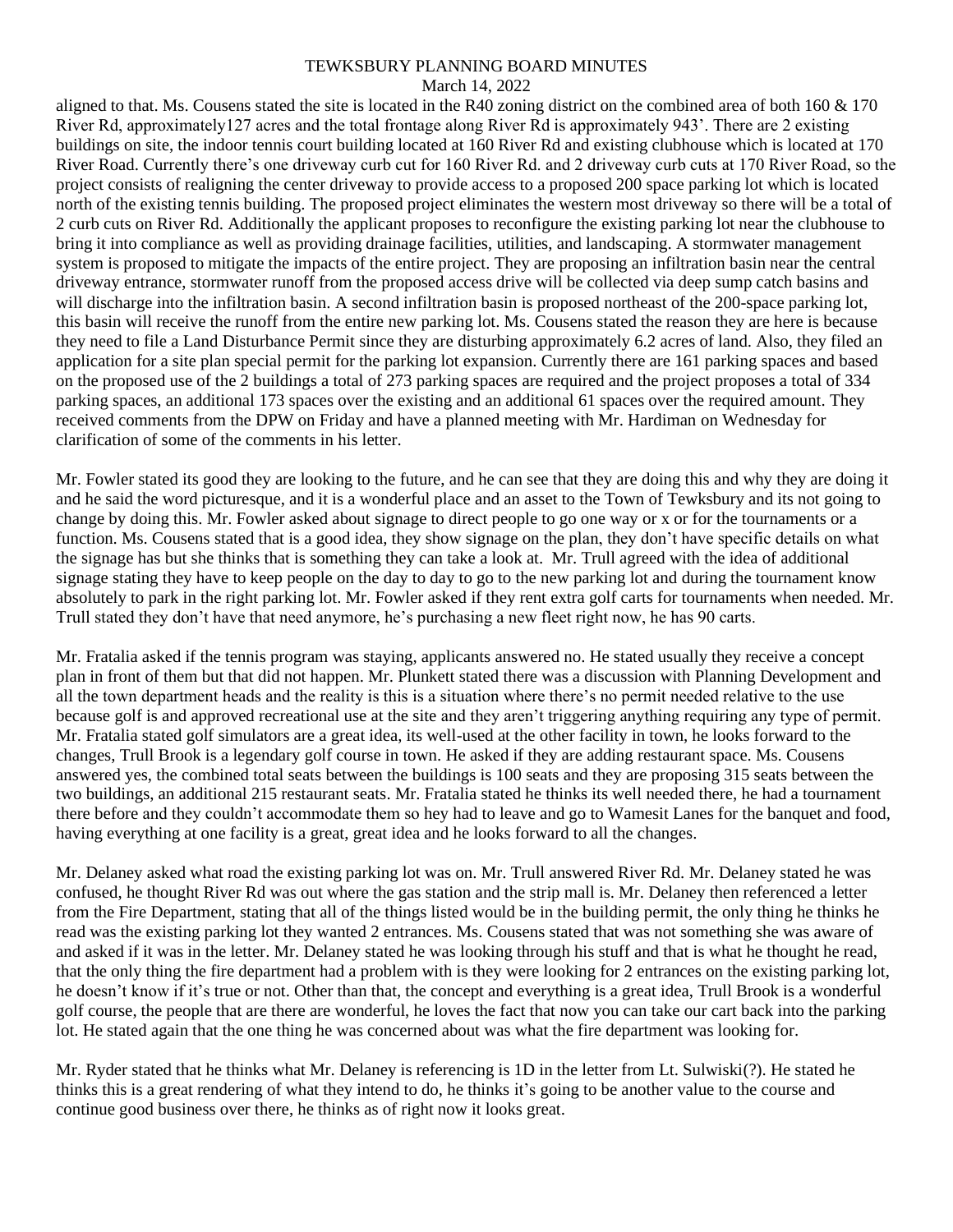Mr. Delaney stated the nicest thing of all is now when you have a tournament there you don't have to o to another facility for the banquet which has been happening in the past. Now they can have their banquet there which is a plus for everybody.

Mr. Johnson asked for more clarification on the plan for the front parking lot, what exactly is the plan to keep people from going in there, where do they now send everybody out of, is it not the clubhouse that's there. Mr. Trull stated there is dayto-day operations, the day-to-day pro shop clubhouse will be where the tennis building is. Mr. Johnson asked if there is a plan to keep people out of there. Mr. Trull stated, its not finalized, like Mr. Fowler said about signage it's going to be absolutely necessary, and it might actually take some sort of horses or something like that. Mr. Johnson stated that he would have to retrain everybody. Mr. Trull agreed, its going to be a force of habit for everybody to pull into that parking lot. Mr. Johnson stated the fact that they won't be sending folks out of that clubhouse is going to make a big difference because no one will want to park at the far end of the new lot knowing that's where you got to come out of unless someone if coming to pick you up. If they are going to be up at the new facility that at least alleviates some of the reason what people might use the other parking, but he is going to have to do something, just initially, to retrain everybody. Mr. Trull said they may place some freestanding signs in the parking lot directing people to the correct parking lot. Mr. Johnson asked how much operation there is once the snow hits. Mr. Trull stated that the indoor tennis is open, Mr. Johnson pointed out that he's planning to get rid of that and Mr. Trull stated that the tennis industry is pretty stagnant, set where its at, when the summer comes along people want to play outside, there's plenty of free beautiful tennis courts, so why would they pay him. Mr. Johnson stated that was an excellent point, that is what he was leading into, this will allow him to be a little more year-round than before making it worthwhile with the indoor simulators. Mr. Trull said it will help out, especially the food and beverage, being able to have that year-round will attract higher train individuals for the food and beverage operation and to step up their food operation also. Mr. Johnson stated if you don't help the business grow and you don't help the businesses to well and the businesses decide that its just not worth doing it anymore what happens to this piece of property, what goes in there if this isn't there. Let's keep that in mind because a good portion of this is R40 so that means houses so he wants to remind folks again, when we do this, we have to think bigger picture too when we're thinking about whether or not something makes sense and that's certainly a concern, you don't help the businesses grow, what happens, that's certainly one of the reasons on his radar, he doesn't have an issue with what's in front of him. They have some work to do with the town engineer for his list. Mr. Johnson stated one of the things Mr. Plunkett left out is that this course is the site for the varsity golf team for the high school, none of this will change any of that obviously.

Mr. Fratalia stated as an introduction to the golf program, he has to give Mr. Trull credit, his son went to Tewksbury High School in 1998, he went up and did some volunteer coaching at the high school for the gold team years ago. He wasn't aware of the fact that all of the tee times are provided by the Trull family free of charge for the golf team, so the golf team goes up there and plays all its practice rounds, all their summer programs, all fee of charge by the Trull family. His son graduated 20 odd years ago and he thinks it's still going on, he was blown away by that, such a nice gesture by the Trull family so he has the opportunity to thank him for that. Mr. Trull stated that was something started by his father in the 70s, and it absolutely continues.

Mr. Johnson opened the hearing up to the audience.

Michelle Backie, 20 Yorkie Way, stepped forward to address the Board. Ms. Backie stated she lives across the street, but at the far end of Yorkie Way set back off the road. She got a better look at the plans because she talked to Meera & Roy after their conservation hearing and she got a copy of the plans so she can kind of see what is going on. She is a little taken aback by the new entrance because she's lived there for 10+ years now, she's lost 2 granite mail posts and 1 regular mail post, she's had car accident at the end of her driveway and ow it seems that this new entryway is going right across the street from her neighbor, and they just have a berm out there. She has seen guys flying out because they are late getting home to their wives, or they've had a little bit more to drink. She's not against it at all she thinks it's a good thing, she likes how the parking lot is on the other side, she thinks the dumpsters should be on the other side too. She's just concerned of the curfew that will be in place in the summertime. She likes how they are moving to main gold to the upper parking lot because we hear the guys show up at 5 in the morning, swearing, yucking it up right out front, you can't open your windows. She's just a little concerned, she knows that there may be some compromise that they could work with Roy to accomplish. Maybe have the town put a sidewalk across the front of her neighbors' land because that will stop a car harder thana berm, it'll go right through their home, and she just thinks that a "STOP" sign is the most important signage that you're going to have to have there. Its going to triple the volume coming and going out of there in the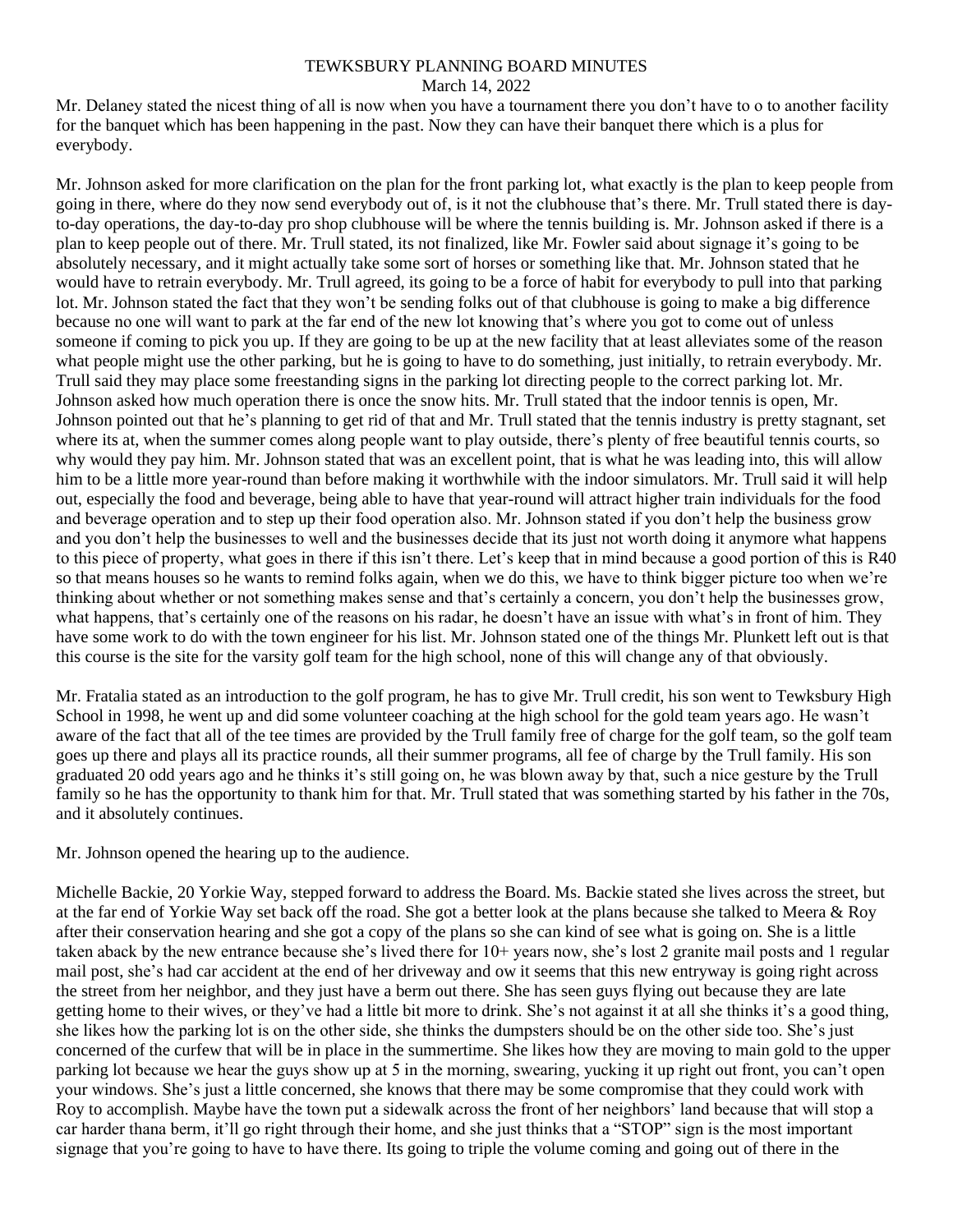summer months. She likes to be away as much as possible and like she said she's set back off the road, but she's concerned for her neighbors and their very young children, they're right there. It looks like the driveway is going to go right through that stone wall, she could be mistaken and maybe her and her neighbor need to walk over there to kind of understand a little be more because they're not against it, it's going to clean up that lower parking lot so that there'll be less frivolity at 5 in the morning and late in the afternoon. She just wants to make these points now and its all about River Road, it's not about the construction it just the safety of that whole area right now and its not safe right now, they've had incidents over the past 10 years, so she's just concerned. It seems to her that its tripling the capacity over there, she just doesn't know where this 2.5 humans in a vehicle came into play she thinks the math was a little wrong because golfers come its like 1 or 2 guys so the 2.5 she thinks is a little high, she didn't understand that as part of the plan and then who is the contractor who is going to assume all this, have they identified a contractor and done a whole bid process. Mr. Trull stated no. Ms. Backie asked if the relocation of gas, electric & water had anything to do with her side of River Rd. It was stated that it was all on site, Mr. Johnson explained they are just tapping into their own on site. Ms. Backie stated in the plans it looks like they are going underneath and over, and they will definitely be disrupted in the fall. Mr. Fowler stated it was well documented in the document the Board received that the town did not want to have any of the water flowing into the pipes in the street, they wanted to stay on site. Ms. Backie stated its going to o on the other side down the hill I understand, and she was very happy at the conservation meeting to find that out because River Rd. is a flood. Mr. Fowler stated its not going out there. Ms. Backie stated just the construction disruption, they are going to have to be patient with that, but she thinks a sidewalk in front of her neighbor's whole entire property would be a little bit safer for that new entryway if that's indeed where it's going to be. Mr. Johnson asked if there's something internal that you might want to put coming up to the exit that would slow the traffic down. Mr. Plunkett stated that driveway is there right now and they're actually eliminating the driveway facing the site with he back to River Rd. the driveway furthest to the left is being eliminated. There certainly could be something in terms of putting something. Ms. Cousens stated they have a 'STOP' sign, they show a stop sign on the drive. Mr. Fowler stated he was going to suggest that they come in with a drawing, not of all the signs, this is going to be a learning curve, but things might change as they go along. If they could just show the design of the sign they are going to have on site, he's sure it'll be very stylish and fit the need very well. Obviously, the stop sign is a stop sign, but there should be a stop sign at the end of that driveway. Mr. Trull stated if they have a sign, usually a permanent sign is posted to the side on a post so he thinks people are so used to pulling into that lower parking lot, the existing main parking lot, that will actually have to have maybe a horse at some point saying 'Main Parking Lot' with arrows pointing up their internal driveway directing them towards that driveway because they are going to have those people that are just so used to coming in, pulling in that parking lot. Eventually they will get trained, but for the time being they'll have free standing signs that they can move around to direct people. Mr. Johnson stated that looking at now the way the parking lot is, its going to take you right past the new facility and you're going to want something to keep people at a slow speed coming down that path now because they are coming right by the new clubhouse before they head out. For safety internally they're going to want to have something that's going to keep people from getting a head of steam going out of the parking lot. Mr. Fowler asked that Mr. Trull confer with Meera and Jim as to what their thoughts are on it. He's not pointing for a bump, because that's just what they are, a bump, but maybe a rumble strip, an occasional spot of a rumble strip, not drastic but just enough to slow people down and they work great, but Jim and her are the experts on that who can let you know. Ms. Backie stated that she just wanted to state her concerns living there as long as she has. She's a golfer herself, she's played over there, she's gone to the clinics, she would really like to see it thrive and be successful. Like she said, they live right there on that front area, and it just has to be a safety issue. Mr. Plunkett asked for some kind of decision to move forward stating they will obviously have to deal with Mr. Hardiman. Mr. Johnson stated that obviously this last piece, just something that's going to have to deal with the safety of slowing folks down and dealing with how that entrance area will be dealt with, they have to figure out what that is so that if they're going to come back in looking to finish up that has to be t's crossed I's dotted, otherwise they will just end up having another discussion about it, push it off again. Obviously, they aren't dealing with the building, they're dealing with a parking lot and that's really it. So, if they can get themselves squared away with the town engineer and deal with that issue there really isn't much more to this that the Board is involved in. A lot of it is going to be on them, they can't submit this stuff on Friday afternoon before the meeting and that's when they are trying to square it all away, they know they have 2 weeks, figure they have 1 week, and they are more likely to maybe do that but not if they are scrambling at the end.

Mr. Delaney asked how soon they would like to break ground. Mr. Trull stated he was discussing that today, they were hoping to start this fall, maybe in September, get the parking lot in September October November depending on what the construction schedule would be shutting down the tennis operation for an opening of the golf simulator building for December 2023. They have to try to get the parking lot done at the low point of the golf season, so they aren't dealing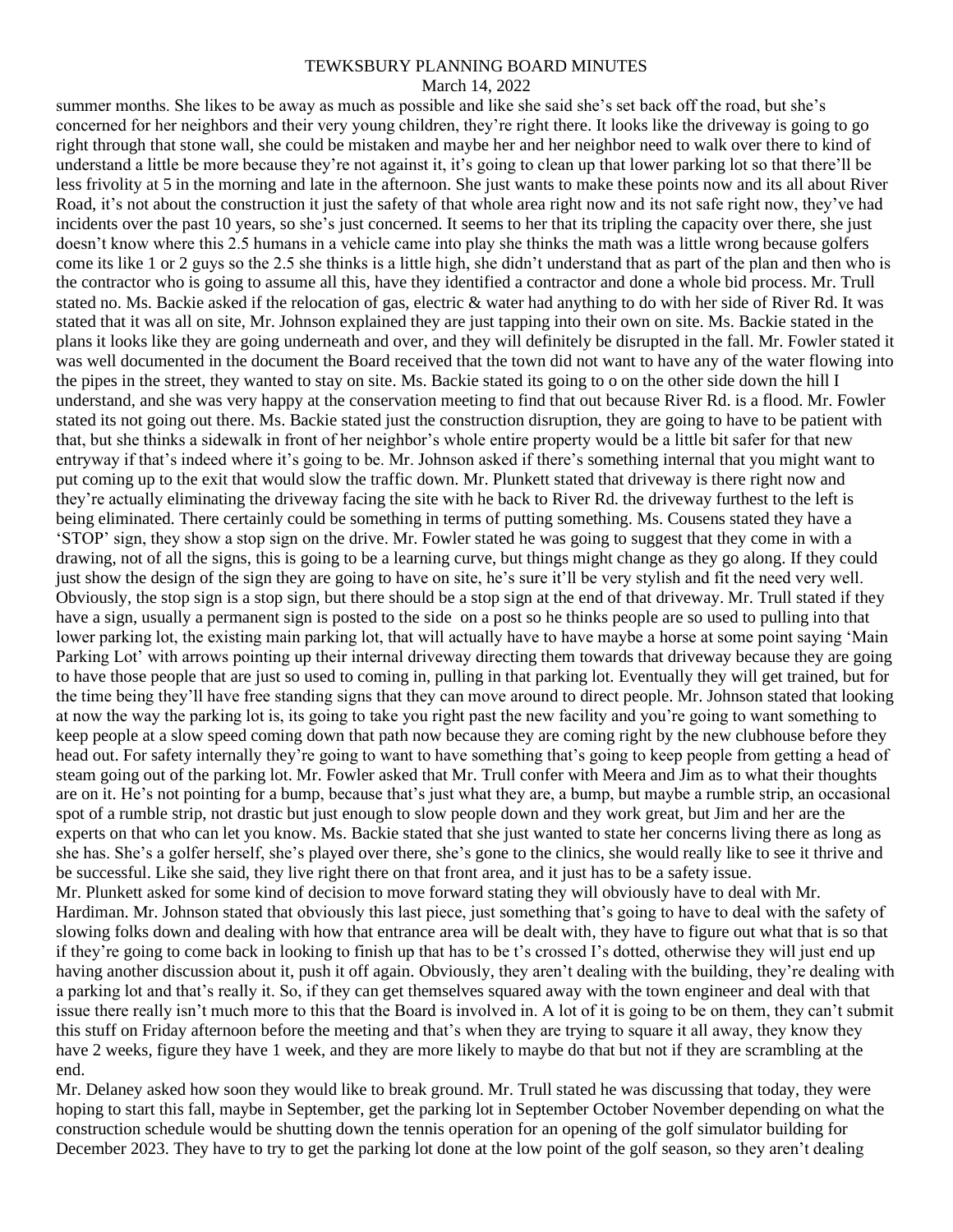with the golfers. Mr. Fowler stated its good that he's ahead of the game by bringing it now. Mr. Trull stated he doesn't know where the price of hot top is after the last couple weeks. Mr. Ryder stated \$125/ton. Mr. Trull stated it increased 50% so how much sense does it make to put a parking lot in with an artificial high price of hot top, hopefully things normalize by this fall.

Mr. Johnson stated they will set this for 7:15 PM on March 28.

**MOTION-** Mr. Fratalia made a motion to continue the Site Plan Special Permit & Land Disturbance Permit for 160 & 170 River Road to March 28, 2022, at 7:15 PM. The motion was seconded by Mr. Fowler and unanimously voted 5-0.

## **(E) 30 International Place – Lowell Five Cent Savings Bank – Special Permit**

Applicant requested continuation to 3/28/22

**MOTION-** Mr. Ryder made a motion to waive the public reading. The motion was seconded by Mr. Fowler and unanimously voted 5-0.

**MOTION-** Mr. Fratalia made a motion to continue the Special Permit for 30 International Place to March 28, 2022, at 7:10 PM. The motion was seconded by Mr. Fowler and unanimously voted 5-0.

## **(F) 91 Washington Street – Oakway, LLC – Use Special Permit**

**MOTION-** Mr. Fratalia made a motion to waive the public reading. The motion was seconded by Mr. Delaney and unanimously voted 5-0

Dick Cuoco and Dennis Sheehan appeared for the Use Special Permit for 91 Washington Street. Mr. Cuoco stated there was an existing auto body shop on the property and like everyone else in this economy, trying to figure out how to make their way in the world today. They are hoping to apply for a license to sell used automobiles, in order to apply to the Board of Selectman for a used automobile permit they require the use to be approve for a use special permit for automotive sales. This is located in the HI1 zoning district, so in the HI1 zoning district you're allowed to do this if you get a special permit from the Planning Board. This property was obviously built many, many years ago it's been there for quite some time functioning as a body shop but in order to keep ahead of the curve and make sure that businesses stay in town and thrive and do well, they feel that if they could get the used car license, they would be able to better facilitate their business operation. Mr. Cuco stated that Alex met Dennis out there this week and she had a couple of suggestions that might be put into the permit, and they have no objections to those comments she had made, which the Board has a copy of. What you may have seen if you've gone out there is that there's probably a few more vehicles in the lot than normally are in the lot and here we go again it's the old supply chain that used to be get a fender in a week and now you're lucky if you get a finder in 3 months, but that situation is getting better. They've also made some arrangements to not take vehicles in that they know they are pretty far out on getting the parts, having them park off site in a different location. This is step one if the Board sees fit to grant the Use Special Permit for this property they would then go to the Board of Selectman and apply for the used car license and then the selectman would put on the restrictions of how many vehicles you're allowed to have and what size and types. They don't anticipate that they'll be going after construction type vehicles, it'll be basically passenger vehicles, you can't get into the auction without having a used car license.

Mr. Fowler stated it is what it is. You have a parking space, you put X number of cars in there now same parking lot, same amount of cars, so its up to you guys to determine what's going to be in there so he's fine with that.

Mr. Fratalia stated this isn't something new, it happens in other parts of town. Mr. Cuoco stated yes, with the exception HI1basically the Town consciously said this is a part of town that we think this business should be located and so that's why HI1. Mr. Fratalia stated it makes sense to him as well, he has no problem with that.

Mr. Johnson stated out of the comments on here its really just number one, the 2 waivers that they will need to deal with. He guesses they will leave it to the Select Board to deal with the limitations just because in this case its easier for one-stop shopping for that than for them to put something there and then it conflicts or something else.

There were no questions from the audience.

**MOTION-** Mr. Fowler made a motion to close the hearing. The motion was seconded by Mr. Ryder and unanimously voted 5-0.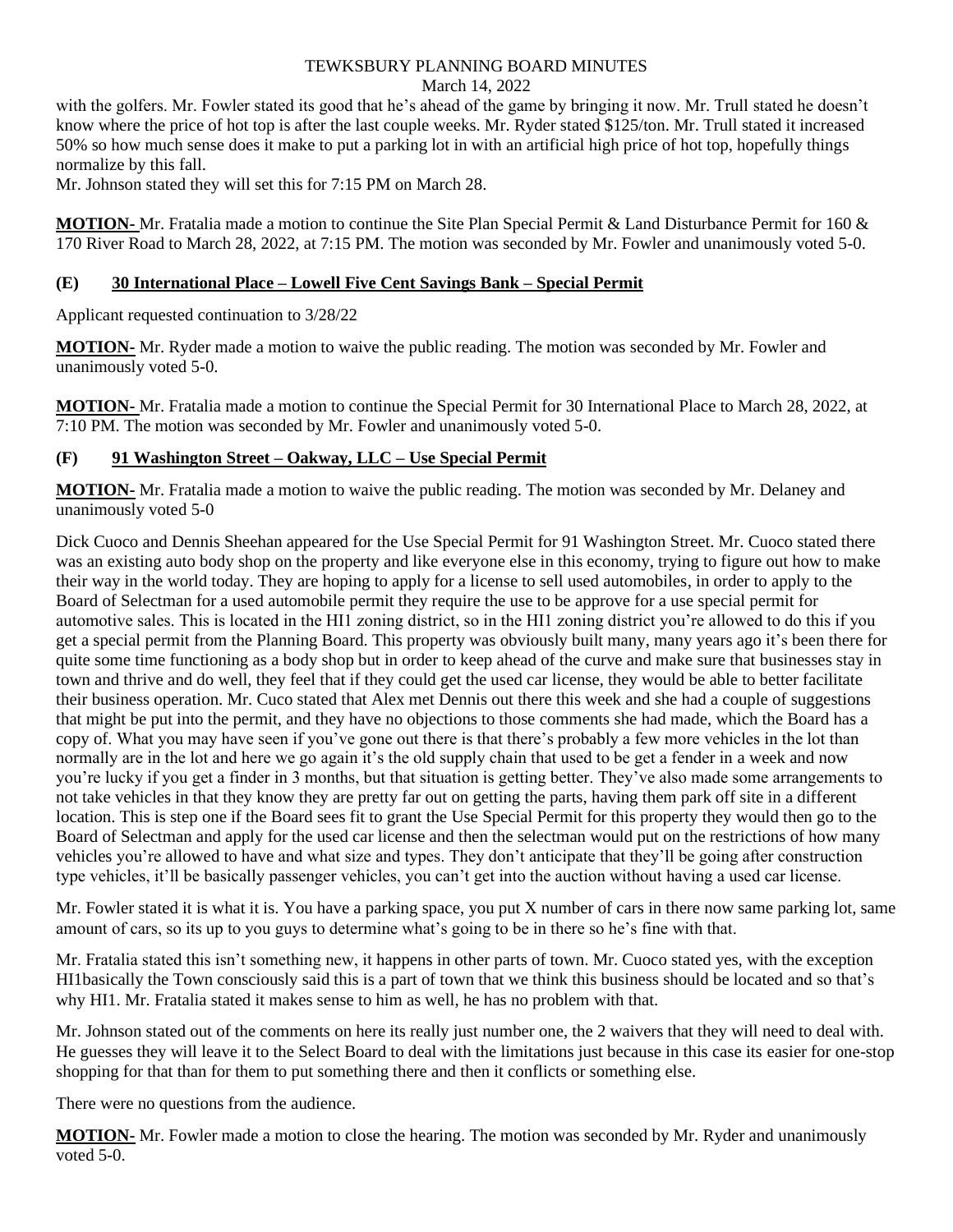**MOTION-** Mr. Fowler made a motion to approve the two waivers, a pre-existing building closer than 50' from the street and the existing parking closer than 15' from the lot line. The motion was seconded by Mr. Delaney and unanimously voted 5-0.

**MOTION-** Mr. Ryder made a motion to approve the Use Special Permit for 91 Washington Street. The motion was seconded by Mr. Fowler and unanimously voted 5-0.

# **(G) 133 Clinton Street – HRM & D, LLC – Use Special Permit**

**MOTION-** Mr. Fratalia made a motion to waive the public reading. The motion was seconded by Mr. Fowler and unanimously voted 5-0.

Dick Cuoco and Dennis Sheehan appeared for the Use Special Permit for 133 Clinton Street. Mr. Cuoco stated the property they are looking at is a vacant lot on Clinton St. and as he said in his introductory letter the applicants are instrumental in providing the floats for the experience of Memorial Day and patriotic parades. Its getting to the point where they have many, many floats and putting them together in the garage just makes it very, very difficult. This particular lot that they're proposing to do it on, both the building inspector and the previous building inspector have all been very cooperative, as has Mr. Sadwick, Mr. Montuori and Ms. Lowder, that they need to g et a contactor's yard to allow National Grid to put in a power drop on a pole that's right in front of the lot so that they can have power to use equipment to assemble the miscellaneous floats  $\&$  have a little lighting out there because as shown when they are decorated they don't get decorated in 5 minutes it takes quite some time to decorate them. Mr. Cuoco then referenced photos displayed of past floats and vehicles used. Mr. Cuoco stated the parade is pretty vital to the patriotic activity committee and they think it's a fairly benign use for the sight and they don't think they are asking for much and hope that the board would consider granting them a Use Special Permit on this property.

Mr. Fratalia stated he has been to the site, a pretty busy site down there. He hasn't been down there for a little while, but he did get lost down there. A lot of vehicles down there, a lot of work being done down here but he wants to thank Dennis and Maureen for all they do for the parade, if it wasn't for them, they wouldn't be having parades because all the floats come out of their operation. He has no problems with the Use Special permit.

Mr. Fowler stated he feels the same way. They should be proud of themselves for the work they do, he knows it's embarrassing, he can see it all over this young man's face, but it's been known how much work he puts into it, he's seen him working in there. He stays away from it because he has enough work to do, he doesn't need another project, but if he needs help call.

Mr. Delaney stated he thinks what they do is wonderful, without them we wouldn't have a parade, so he has no problems with anything they want to do down there at all.

Mr. Ryder echoed the other board members stating thank for everything Mr. Sheehan does. They greatly appreciate it as a town.

Mr. Cuoco stated Ms. Lowder had some notes.

Mr. Johnson stated they aren't conditions; they are just things they are going to need to do. Mr. Johnson asked if they had an issue with the first one. Mr. Cuoco stated no.

There were no questions from the audience.

**MOTION-** Mr. Fowler made a motion to close the hearing. The motion was seconded by Mr. Ryder and unanimously voted 5-0.

**MOTION-** Mr. Fowler made a motion to approve the Use Special Permit for 133 Clinton Street, with the understanding listed on the sheet. The motion was seconded by Mr. Delaney and unanimously voted 5-0.

## **(H) 60 Highland View Road – Highland View Realty Trust: Site Plan Special Permit, Special Permit, and Land Disturbance Permit (continued from 2/28)**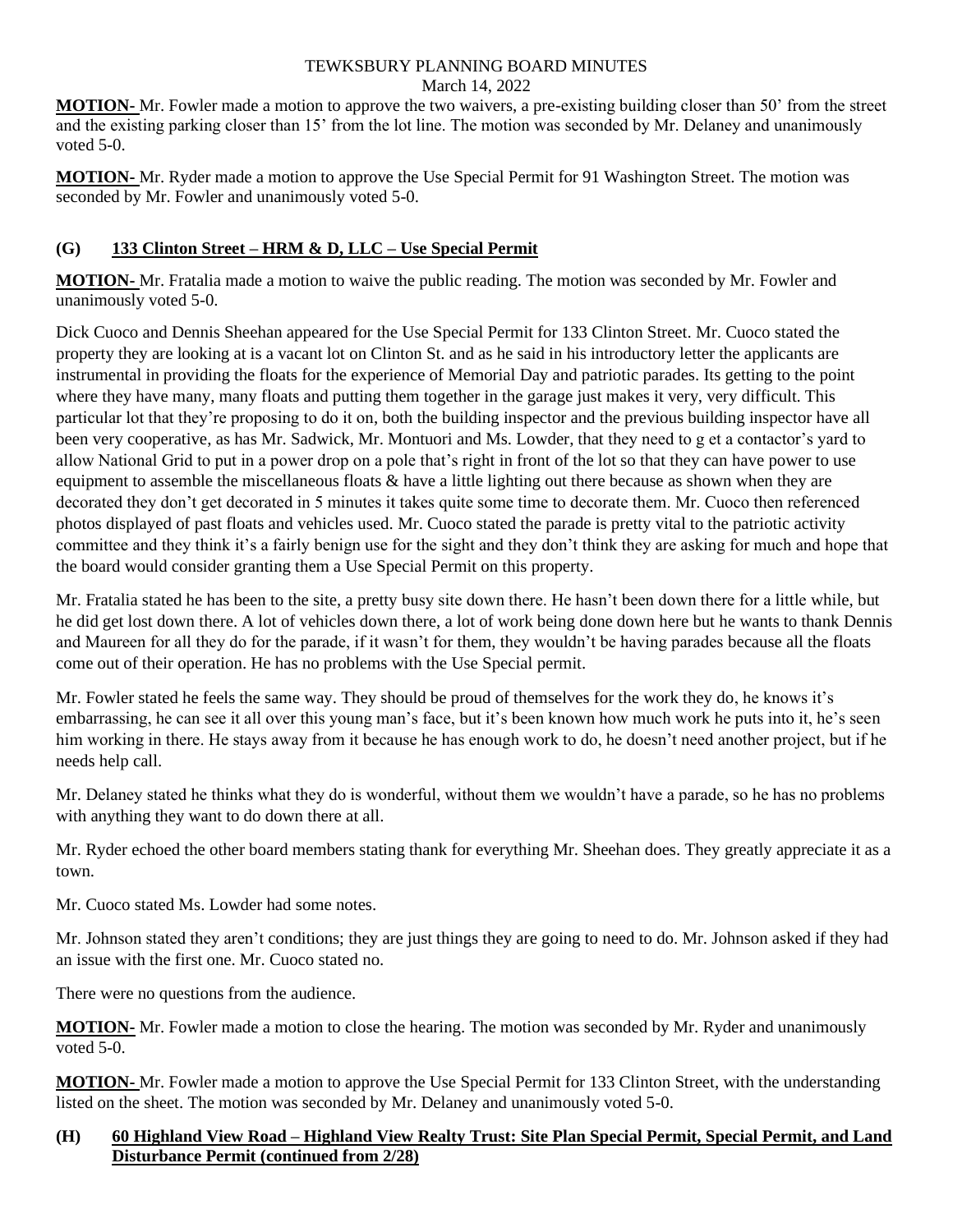# TEWKSBURY PLANNING BOARD MINUTES

March 14, 2022

Matt Hamor, Hans Guardian, and Tony Beams appeared for the Site Plan Special Permit, Special Permit & Land Disturbance Permit for 60 Highland View Road. Mr. Hamor stated Hans is from the Netherlands so he has come over for a couple weeks to be here in order to get through the Planning Board process, they are much more in tune with everything that happens within this building so any question as to how the operation works, what's going to anticipated for the use within the building, they would like to get a lot of that out of the way this evening in that regard. Mr. Hamor stated that they just finished up some new elevations today, so they don't expect they will have to make that formal submission to Board as well. He can run through the elevations; he knows there was some detail that was initially observed that was lacking in their prior submission. They have updated the elevations with the new plans, and they also have an updated floor plan. Referencing the plans, Mr. Hamor showed the view from the street, the actual architectural elevation providing the height, the typical size of the panels, in this case is 3'2" wide by 6' in height so each panel which in a tempered glass, they are actual structural glass components. There are 6 gables that project down the length of the building to accommodate retractable ventilation in operation from the roof of the building itself. Going to the opposite side of the building, which is being called the head house which is where the operation of the mechanical portion of processing and doing the operation of the facility itself is taken care of on this side which is solid. Along the entire side, on both sides, will be those glass panels, the elevations are sown on the plan. Mr. Hamor stated they have spoken to the neighbors, there's 2 direct neighbors adjacent to the project. Mr. Hamor presented the floor plan, pointing out the head house at the back of the building stating all the activity & processing portion of the facility will happen here. He then pointed out the production floor plan, a propagation area as well as a research and development section of the building. The site plan hasn't changed too much, there were a lot of comments related from the engineering department to reducing the curb cut widths, adding some more drainage mitigation along the direct abutter and they've added a solid white vinyl fence that'll be 6' in height. Mr. Fratalia asked if it would just be on one side, Mr. Hamor stated yes, there possibly could be fences on the other 2 sides but those would end up being chain link fences for security reasons. Mr. Hamor then presented a plan of the sweat path for the fire truck, enabling the fire truck to come through the site off of Highland View Road. Mr. Hamor then stated they made a submission to the engineering department about a week ago and they expect it wasn't enough time to go through that submission with he stormwater report in the plan set, so they are expecting hopefully to get something back by the end of this week, it'll give them enough time to go in and meet with Kevin or do any plan revisions if need be for the meeting on the 28. Again, Hans & Tony are here if anyone has any individual questions about the facility, he'd like to turn it over to them.

Mr. Ryder asked if it was just growing, are they going to package there and ship, what's the process, just to understand the traffic in and out of there, how many people are going to be working there, how fast does it produce, are they speeding up the process here, what's the turnaround time? Mr. Beams stated so this facility is half research and development and even the production side of it really is development production so at full scale in their strongest week they might produce 300lbs of strawberries, which is pretty small just for perspective. In terms of the packing, they would certainly be able to pack that on site, this fruit will just go to a select number of boutique grocers. 6 people maximum at the facility at any one time probably 2 technicians, a grower and at most 3 engineers. The engineers will be in the robotic shop that's on half the side of the head house adjacent to the R&D section. Mr. Ryder stated okay, he just thinks that helps people understand what type of traffic flow they're going to have. Maybe on a day one two box trucks coming in and out. Mr. Beams stated if they could fill a box truck in a month that would be amazing, this is probably more like SUV, it's in a week 200lbs. Mr. Ryder asked if this was the first type of building or production. Mr. Beams stated this is the company's first own structure, there are many R&D greenhouses globally, all of them a bit unique, so this may be the first half production development half research development of 13,000 sq. ft. so it will be a little unique but certainly not generally unique.

Mr. Fowler stated this is one place he wants to visit when its done, it sounds interesting, exciting, he can see it on their faces, God bless them for doing it, its going to be great. As they probably know, not to push them, but Tewksbury has been known as the carnation capital of the world historically. Is there a chance we could be the strawberry too? It looks exciting and again it's a place he'd like to visit.

Mr. Delaney stated he goes along with everybody here; he thinks it's wonderful and he thinks its awesome for the Town of Tewksbury. Its another thing that makes our town just a little bit better, so thank you.

Mr. Fratalia stated at the last meeting he asked Mr. Hamor, its not just strawberries correct, its berries per se? Mr. Beams stated if he doesn't mind a little bit of that's sensitive in terms of sort of competitive so hell say its berries, its nothing you wouldn't find at the grocery store and everything he listed is a possibility and nothing too far outside. Mr. Fratalia stated so all the above could come out of the facility at some point. Mr. Beams stated yeah, the R&D facility is around just around 3,000 sq. ft. so they are going to have 5,000 sq. ft. of robotic testing on the strawberries and then they've got the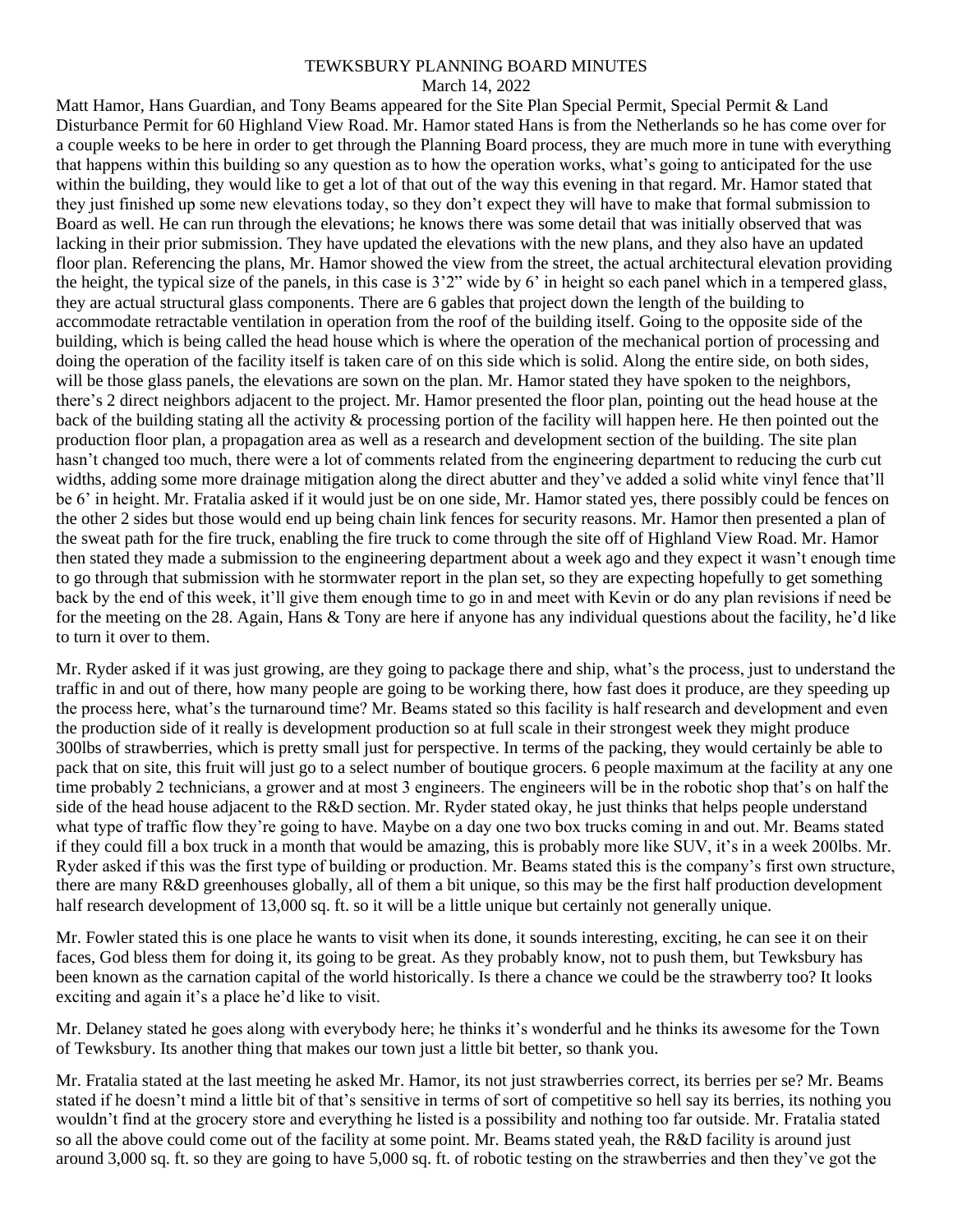southwest corner which is propagation which is the earliest part of the plant's development so seed to seedling the germination and propagation and then they'll transplant into full growth. They've only got about 3,000 sq. ft. to do anything other than strawberries, but they hope to certainly try one of the ones listed and as the years go on hopefully get to move one to some of those other ones. Mr. Fratalia stated he loves the concept, back in the 50's Tewksbury was the carnation capital of the world and it's great for the town of Tewksbury.

Mr. Johnson stated he has nothing to add. Obviously, they have some stuff they have to deal with the town engineer so that'll be their biggest piece left at this point. He doesn't think there' really anything left for them, the fence was one a couple of the other clarifications given today were pretty much it. I sees they now have some waivers listed, I don't think anyone saw anything they had a problem with, they just need to sort themselves out with the town engineer. Mr. Hamor stated that some of the stuff came in today unfortunately so they will be making a submiss over to Ms. Lowder in the morning with all those materials so everyone can be distributed those.

There were no questions from the audience.

Mr. Fowler stated that he likes this project so much. There's something when he saw the preliminary plans, he wanted to say something he knew he shouldn't, he would have voted for it then, good job.

Mr. Delaney stated he would certainly vote for it right now.

Mr. Johnson stated they will continue this until 7:20 PM on March 28.

**MOTION-** Mr. Ryder made a motion to continue the Site Plan Special Permit, Special Permit & Land Disturbance Permit for 60 Highland View Road to March 28, 2022, at 7:20 PM. The motion was seconded by Mr. Fratalia and unanimously voted 5-0.

### **(I) 85 French Street – CIL Realty of Massachusetts: Land Disturbance Permit (continued from 2/28)**

Applicant requested continuation to 3/28/22

**MOTION-** Mr. Fowler made a motion to continue the Land Disturbance Permit for 85 French Street to March 28, 2022, at 7:05 PM. The motion was seconded by Mr. Fratalia and unanimously voted 5-0.

Mr. Johnson asked if anything else was anticipated for the next meeting. Ms. Lowder stated no, the deadline has passed for that meeting.

### **Old Business**

There was no old business.

### **New Business**

Mr. Fratalia asked for clarification as to why they won't be accepting any more land in town for open space. Ms. Lowder stated there were 2 recent submissions for donated open space to the town. Given the topography of the land, the wetland and some of the conditions on the site the town determined it would be more hazardous to accept the land than to not because when the town accepts the open space the also accept responsibility for any of the maintenance, the liabilities, fallen trees and things like that. Given the condition of the land it was determined it would be more of a liability than a benefit. It's not a blanket we don't accept open space, the particular parcels that were under consideration. Mr. Fowler stated that's what he was going to ask if it was a case-by-case basis. Ms. Lowder stated the parcel that Mr. Cuoco referred to specifically, it wasn't a flippant decision. I discussion was had between her, the conservation agent, the town engineer the assistant town manager and they came to a consensus that ultimately it would not have served a benefit because its so wet nobody would have been able to enjoy it even via passive recreation. Mr. Fratalia asked if it abutted Rogers Park. Ms. Lowder stated it does. Mr. Fratalia asked if it continued on, he's been up Rogers Park himself with his dog and he ended up going in the very back there all the way over to the back, it was walkable. Under the powerlines and all that right? Ms. Lowder stated she's not sure its where the power lines are, its behind 2 residential lots and in developing the lot for single family homes the developer offered to donate the land to the town and the town decided it wasn't going to be advantageous enough to accept the liability for the land. Like Mr. Fowler asked, it's a case-by-case basis, we don't take it lightly and any open space that they can preserve they're certainly open to it just some parcels make it really difficult to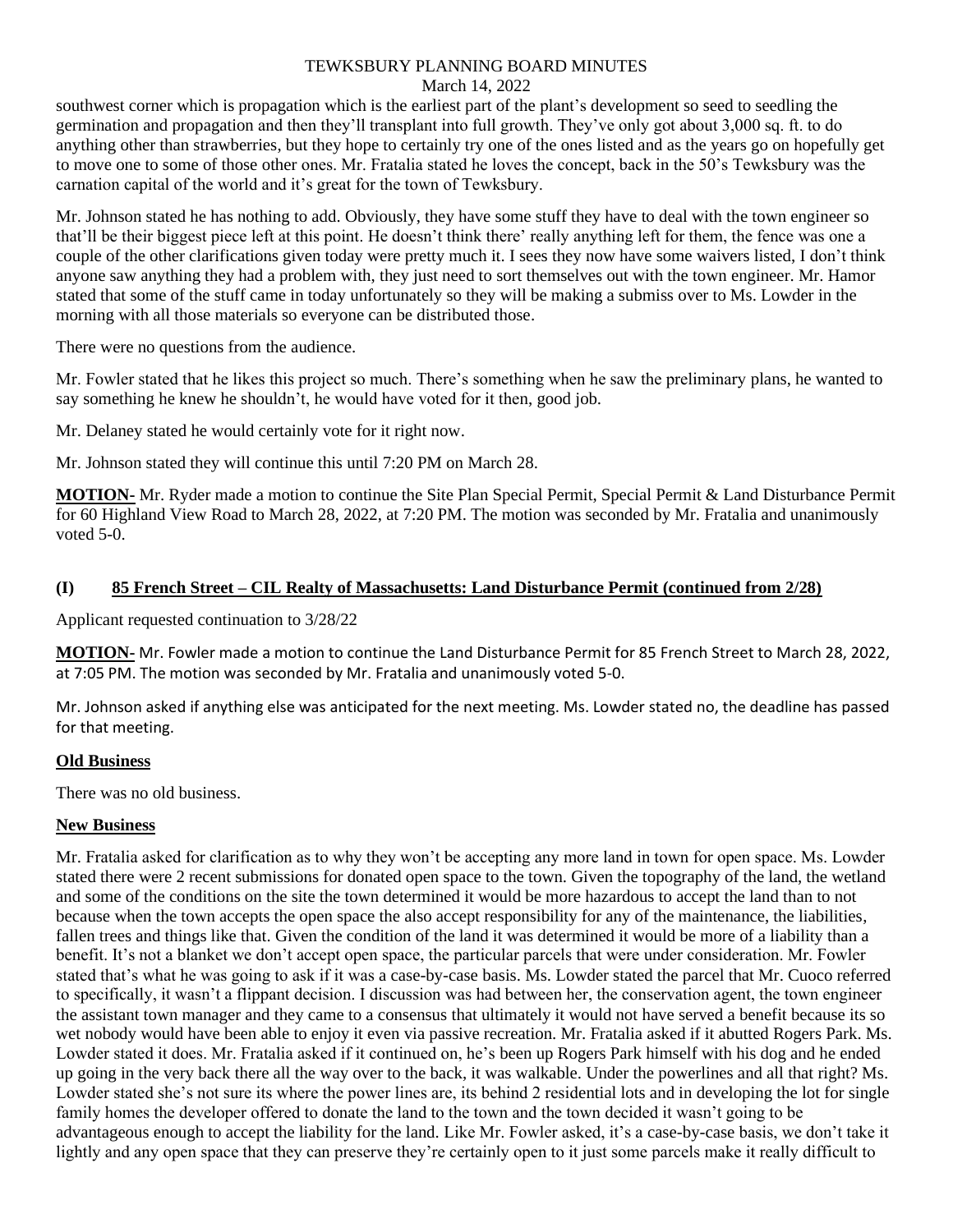do so. Things Mr. Cuoco brought up, the open spaces associated with some of the residential design subdivisions and a lot of the time they are preserved in perpetuity but under the direction of the homeowner's association because of the risks associated with the type of land that's there.

#### **Correspondence**

Mr. Ryder mentioned earlier, the invite for viewing the new elementary school.

### **Adjournment**

**MOTION-** Mr. Fratalia made a motion to adjourn the meeting at 8:50 PM. The motion was seconded by Mr. Delaney and unanimously voted 5-0.

### **Approved on: March 28, 2022**

### *List of documents for the 3.14.22 meeting*

*Documents can be found in the Community Development Office*

- **A. 7:00** Approval of Minutes: February 14, 2022; February 28, 2022
	- **February 14, 2022 – revised per notes**
	- **February 28, 2022**
- **B. 7:00** Committee Reports/Administrative Actions
	- 1- Committee Reports
	- 2- Town Planner's Report
		- **Memo from Alexandra Lowder dated 3/11/2022**
	- 3- 821 Main Street Preliminary Subdivision Plan
		- **Cover letter from Civil Design Consultants dated 3/8/2022**
		- **Form B dated 3/10/2022**
		- **Preliminary subdivision plan dated 3/8/2022**
	- 4- 70 Frasier Lane Approval Not Required Plan
		- **Cover letter from Civil Design Consultants dated 3/10/2022**
		- **Form A dated 3/10/2022**
		- **Approval not required plan dated 3/7/2022**

**C. 7:00** 1788 Main Street – John Peterson of Metro Sign on behalf of Joseph Aubut c/o Nan T. Vadaro: Sign Special Permit *(continued from 2/28)*

- **Application dated 1/18/2022**
- **Memo from Alexandra Lowder dated 2/25/2022**
- **Plot plan dated 11/16/1998**

## **D. 7:00** 160 & 170 River Road – Trull Brook Golf Course, Inc.: Site Plan Special Permit & Land Disturbance Permit

- **Cover letter from Civil Design Consultants dated 2/10/2022**
- **Special permit application dated 2/9/2022**
- **Land disturbance permit application dated 1/24/2022**
- **Fire truck turning exhibit dated 2/10/2022**